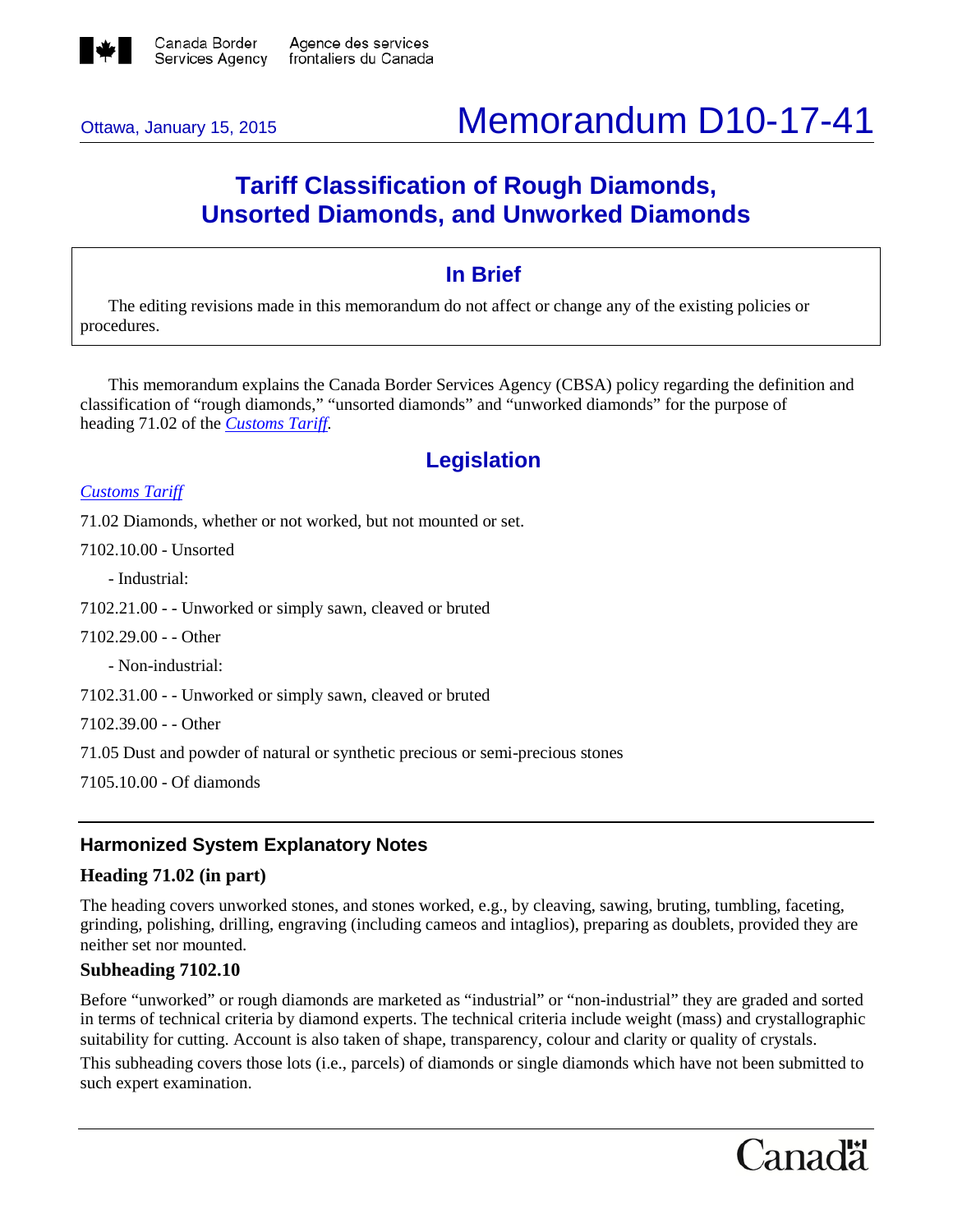This subheading also includes parcels of rough diamonds that have only been sieved and that are packaged according to size without having been submitted to further expert examination."

## **Subheadings 7102.21 and 7102.29 (in part)**

These subheadings cover the following natural diamonds:

(1) Diamonds proper, that is to say, transparent or translucent diamonds which because of their characteristic features cannot, normally be used for jewellery or for goldsmiths' or silversmiths' wares.

(2) Black diamonds, and other polycrystalline diamond-aggregates, including carbonados, which are harder than transparent diamonds.

(3) Bort proper, that is to say, opaque diamonds and other diamonds (including waste from working diamonds), normally unsuitable for cutting.

(4) Diamonds which because of their characteristic features (colour, clarity or quality, transparency, etc.) are destined for precise, particular uses in industrial applications (such as dressers, wire-drawing dies, or diamond anvils), but which are also suitable for use in jewellery.

These diamonds are generally intended for setting in tools (diamond cutting tools, boring tools, etc.) or fitting to machine accessories or machinery.

#### **Subheading 7102.21 covers:**

(1) Diamonds in their natural state, i.e., as they occur in deposits or extracts from the parent rock, sorted into lots or parcels.

(2) Diamonds simply sawn (e.g., into thin strips), cleaved (by splitting along the natural plane of the layers) or bruted, tumbled or which have only a small number of polished facets (e.g., so-called windows, which are mostly made to allow expert examination of the internal characteristics of the rough diamond) i.e., stones which have only a provisional shape and clearly have to be further worked. The strips may also be cut into discs, rectangles, hexagons or octagons, provided that all the surfaces and ridges are rough, matt and unpolished.

(3) Tumbled diamonds of which the surface has been rendered glossy and shiny by chemical treatment, also known as chemical polishing. Chemical polishing is different from traditional abrasive polishing in that the diamonds are not mounted individually and polished on a polishing wheel, but are loaded – in bulk – into a chemical reactor.

(4) Broken or crushed diamonds.

Subheading 7102.29 covers polished or drilled diamonds, and engraved diamonds (other than diamonds engraved for identification purposes only).

#### **Subheadings 7102.31 and 7102.39**

These subheadings cover natural diamonds which, because of their characteristic features (colour, clarity or purity, transparency, etc.) are suitable for use by jewellers, goldsmiths or silversmiths.

#### **Subheading 7102.31 covers:**

(1) Diamonds in their natural state, i.e., as they occur in deposits or extracts from the parent rock, sorted into lots or parcels.

(2) Diamonds simply sawn, cleaved (by splitting along the natural plane of the layers), bruted or which have only a small number of polished facets (e.g., so-called windows, which are mostly made to allow expert examination of the internal characteristics of the rough diamond), i.e., stones which have only a provisional shape and clearly have to be further worked.

(3) Tumbled diamonds of which the surface has been rendered glossy and shiny by chemical treatment, also known as chemical polishing. Chemical polishing is different from traditional abrasive polishing in that the diamonds are not mounted individually and polished on a polishing wheel, but are loaded – in bulk – into a chemical reactor.

#### **Subheading 7102.39 covers:**

(1) Polished diamonds having multiple flat polished surfaces or facets, which do not require to be further worked before being used in jewellery.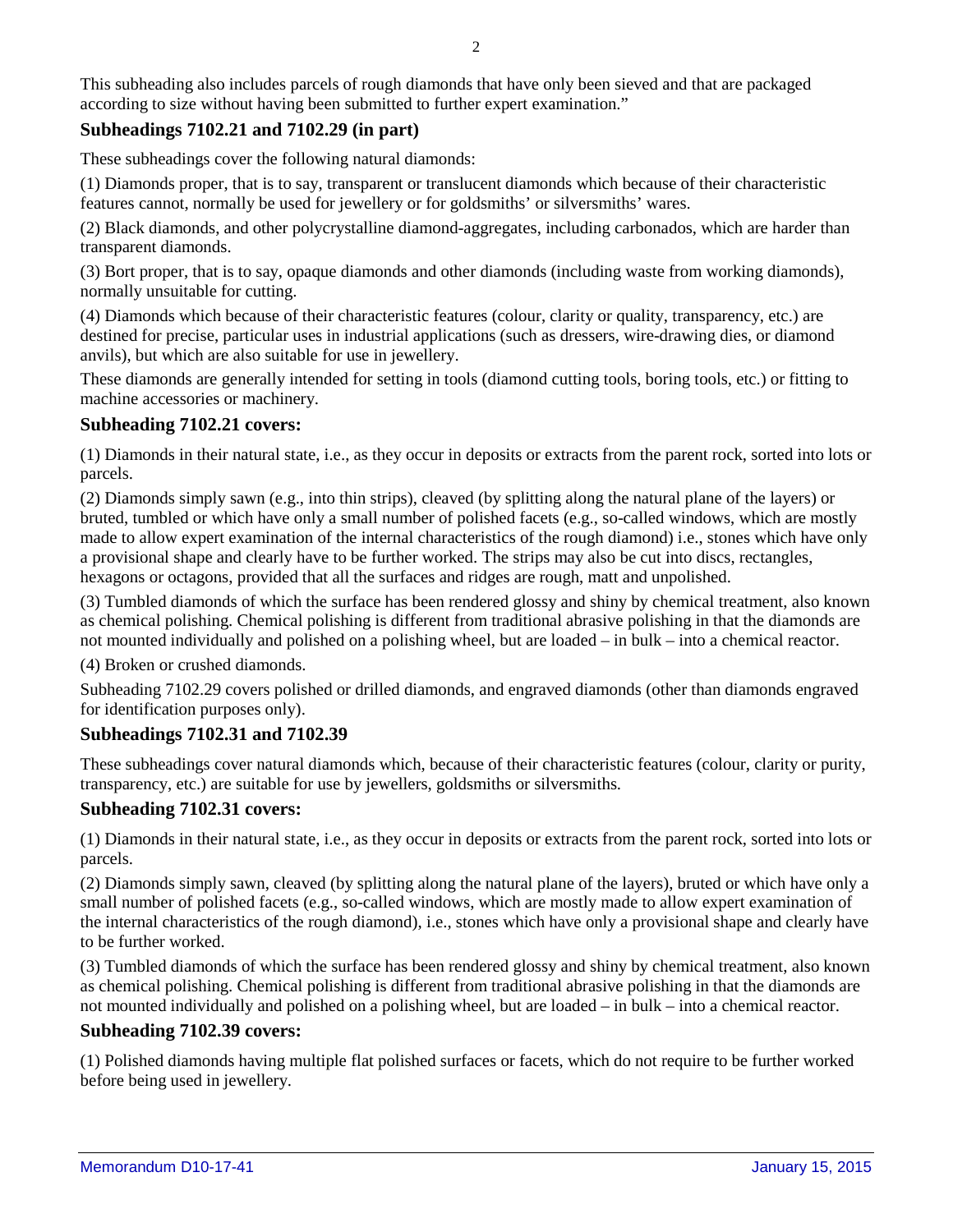(2) Drilled diamonds, engraved diamonds (including cameos and intaglios) and diamonds prepared as doublets or triplets.

(3) Diamonds which were subjected to polishing and drilling or engraving and were broken during these operations, as well as polished diamonds broken during their transportation or storage.

#### **Subheading 7102.39 does not cover:**

*(a)* Diamonds which have only a small number of polished facets (e.g., windows which are made to allow expert examination of the internal characteristics of the rough diamond) and which clearly have to be further worked;

*(b)* Diamonds which have only been engraved for identification purposes.

# **Guidelines and General Information**

## **Unworked (Rough) Diamonds**

1. The term "rough diamonds" is used throughout the diamond trade. It does not, however, appear in the English version of the *[Customs](http://www.cbsa-asfc.gc.ca/trade-commerce/tariff-tarif/menu-eng.html) Tariff*. The French version of the *Customs Tariff* uses the term "diamants bruts," which translates to English as "rough diamonds." The Explanatory Notes to heading 71.02 also translate the term "unworked stones" as "diamants à l'état brut." For purposes of heading 71.02, the term "rough diamonds" means diamonds that may have been cleaned but that have not been worked in terms of various diamond finishing processes, such as grinding, faceting or polishing.

2. "Rough diamonds" may be sorted (as industrial or nonindustrial) or unsorted. "Rough unsorted diamonds" include parcels that have been sieved only and that are packaged according to size with no further examination. "Rough sorted diamonds" have been submitted to further expert examination and are sorted according to shape, transparency, colour and clarity or quality of crystals.

3. "Rough diamonds" that have been engraved for identification purposes only are still classified as unworked diamonds.

4. "Rough diamonds" include tumbled diamonds where the surface has been rendered glossy and shiny by chemical treatment (chemical polishing). Chemical polishing is different from traditional abrasive polishing in that the diamonds are not mounted individually and polished on a polishing wheel, but are loaded – in bulk – into a chemical reactor.

5. The term "rough diamonds" also applies to diamonds with a single facet or window and to diamonds referred to as "marked roughs." Before sale or cutting, a cutter may remove a very small part of the outer layer (skin) of the "rough diamond" in order to examine the interior of the diamond and assess its characteristics. "Marked roughs" are diamonds that have been marked by a cutter or gemologist to show the desired direction of cutting and polishing.

6. The descriptions "partially polished rough diamonds" and "partially polished diamonds" are also used in the diamond trade. These are **not** rough diamonds (unsorted or unworked) for purposes of the Harmonized System. The classification of such diamonds is determined on the basis of the cutting and polishing processes that have been completed. For example, gem-quality diamonds with a round brilliant cut made by simply sawing (table facet), cleaving or bruting are classified under subheading 7102.31. Similar diamonds, which have been further faceted (blocked) or finished (brillianteered), but not polished, are classified under subheading 7102.39.

7. Rough diamonds are classified either as "Unsorted" of subheading 7102.10 or "Unworked" of subheadings 7102.21 or 7102.31.

## **Unsorted Diamonds**

8. "Unsorted diamonds" of subheading 7102.10 have been separated from the surrounding earth. No determination has been made as to whether they are industrial or nonindustrial diamonds. They may have undergone surface cleaning and primary sorting for the purposes of government valuation and they may also have been sieved and/or weighed, and grouped on the basis of weight. No other work (e.g., faceting, grinding, polishing)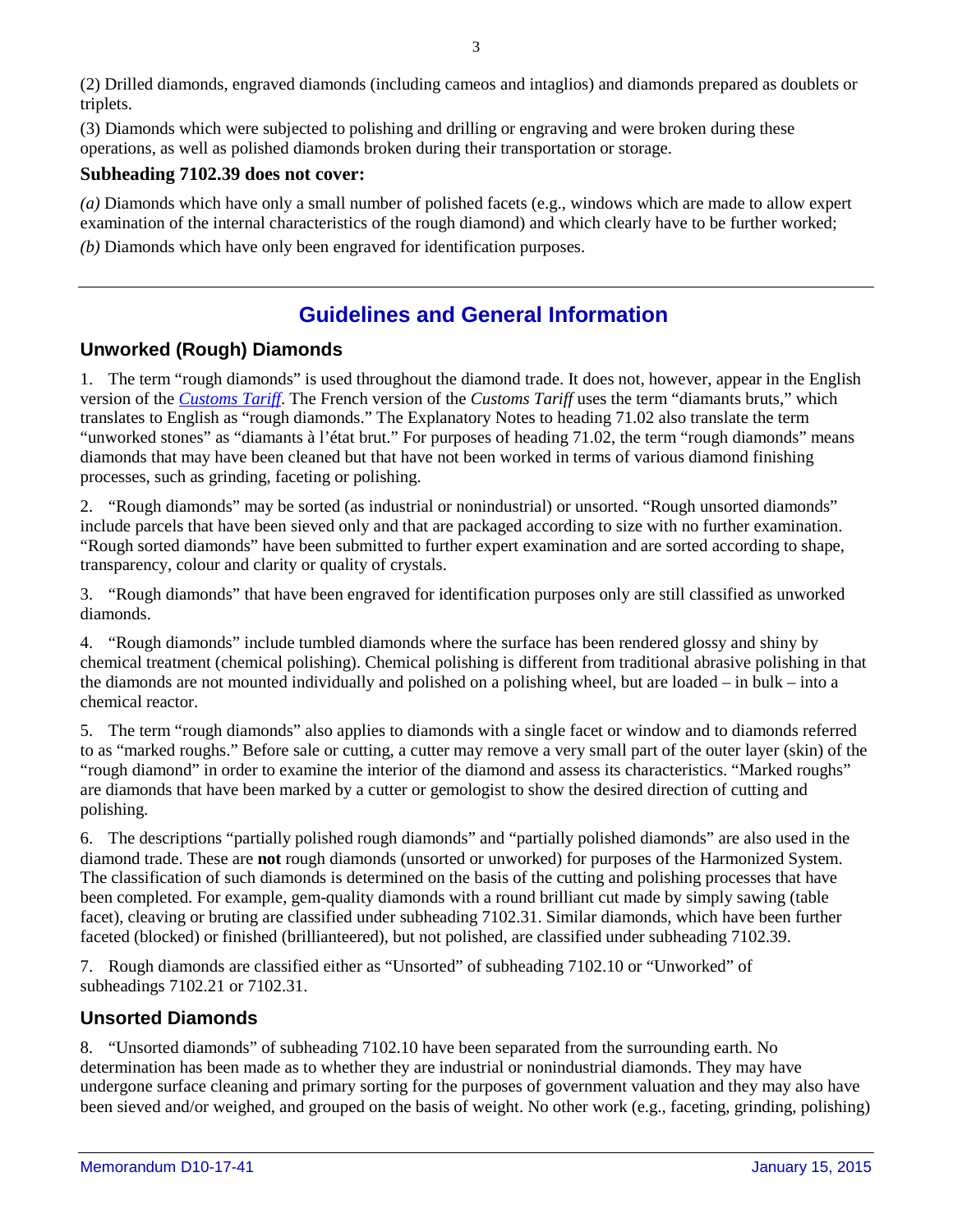has been done. The work completed on these diamonds (e.g., cleaning, weighing) does not involve technical experts or trained sorters and does not result in diamonds being ready for market.

#### **Unworked Diamonds**

9. Unworked diamonds have not been subject to any finishing work processes, e.g., faceting, grinding, or polishing. They have undergone final sorting, in which they have been sorted and graded into lots by a trained technician or sorter. The determination of industrial or non-industrial (gem and near gem) is made at this stage without regard to the actual end use. Unworked diamonds are classified under subheading 7102.21 (industrial) or subheading 7102.31 (non-industrial).

10. These subheadings also include simply sawn, cleaved or bruted rough diamonds – processes that prepare the stones for their optimum use. Rough diamonds may be sawn into provisional shapes (spheres, discs, rectangles, hexagons or octagons) provided all surfaces and ridges are rough, matt and unpolished.

*(a)* "**Sawn**" means that the diamond has had a piece cut from it against the cleavage plane by a blade or laser. This process often produces the table facet.

*(b)* "**Cleaved**" means that the diamond has been split along the natural plain of the layers into two or more pieces. It is done to remove impurities or irregularities. Some rough diamonds are well formed and do not need to be cleaved.

*(c)* "**Bruted**" or "girdled" means that the diamond has been rounded around its widest circumference by lathing. This procedure is performed only for diamonds that are to be finished as round, brilliant stones.

#### **Other Worked Diamonds**

11. Other worked diamonds, other than those that are sawn, cleaved or bruted, are classified under subheading 7102.29 or 7102.39. These other processes include faceting, grinding, polishing, drilling, engraving (including cameos and intaglios, but not diamonds engraved for identification purposes only) preparing as doublets, as well as blocking (lapping, cross working) or brillianteering.

*(a)* "**Faceting**" means to polish the stone to show its colours to the best advantage, trim it to eliminate flaws and give added symmetry, and arrange surface planes so that a maximum of light is thrown back.

*(b)* "**Polishing**" means the reduction of a rough or irregular surface to a smooth flatness or curvature. This is the final operation in fashioning a diamond; it is used both in blocking (lapping) and brillianteering as well as faceting.

*(c)* "**Drilling**" means to produce extremely small holes, with solid steel tapered needles employed with loose diamond abrasive spun at high revolutions per minute (RPM).

*(d)* "**Grinding**" means the process to obtain a flat surface before sanding and polishing, using carborundum or diamond grit.

*(e)* "**Sanding**" removes the scratches left by the cutting operation.

*(f)* "**Blocking (lapping, cross working)**" means the process of placing the first 18 (main) facets on a diamond brilliant – 17 if there is no culet. (A culet is the point on the bottom of a diamond's pavilion. During the manufacturing process, the culet is often polished as a flat facet so that it does not get chipped as the other facets are polished.)

*(g)* "**Brillianteering**" means the process of placing and polishing the 40 remaining facets on a brilliant cut diamond.

*(h)* "**Intaglio**" and "**cameo**" are terms used to differentiate between engravings cut below the surface of a stone (intaglio) and those that stand out in relief above a flat surface background of a stone (cameo).

*(i)* "**Diamond doublet**" means an infrequently encountered assembled stone, consisting either of a diamond crown and a pavilion of another colourless material or two pieces of diamond cemented together.